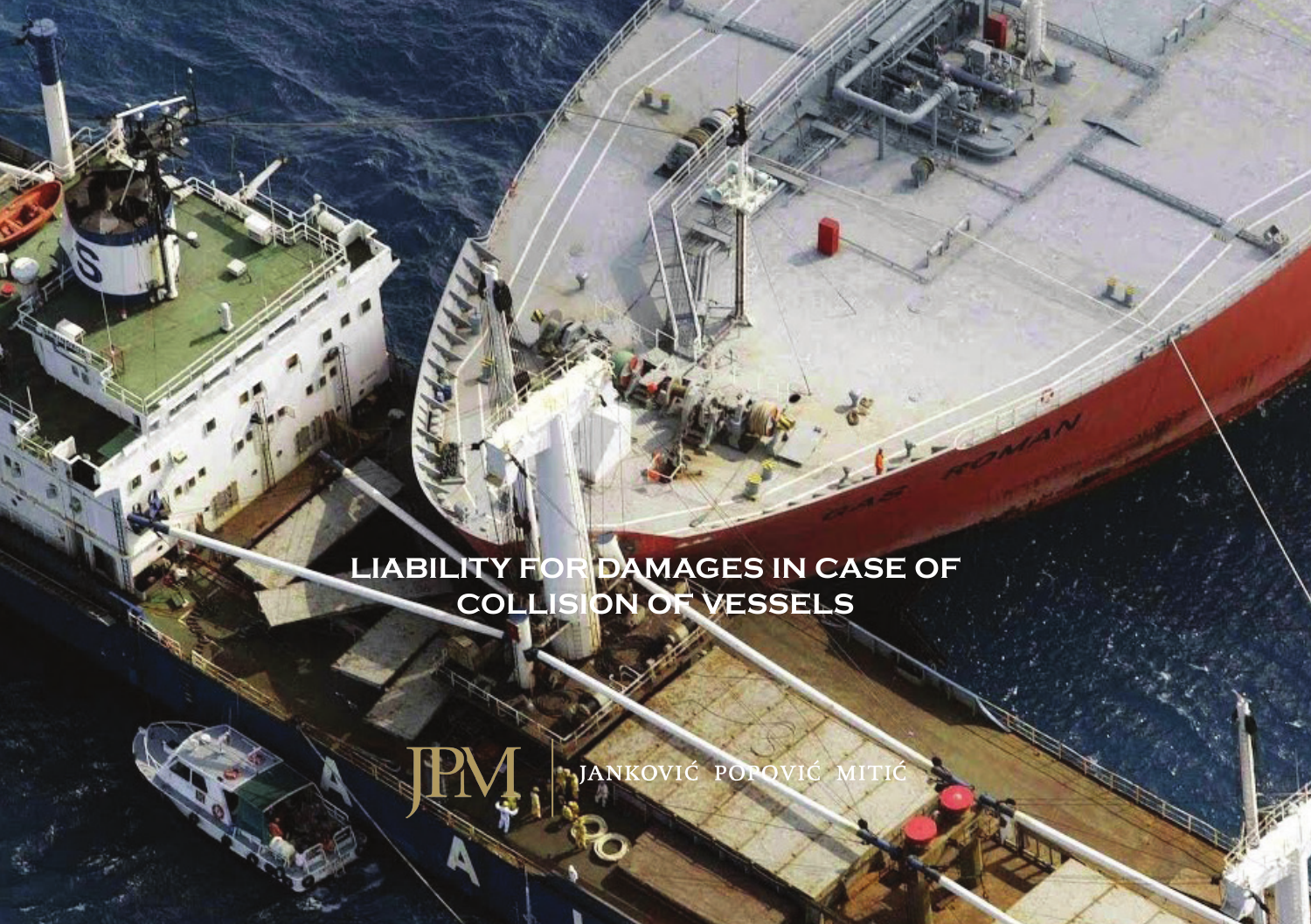#### **LIABILITY FOR DAMAGES IN CASE OF COLLISION OF VESSELS**

Publisher: JPM Janković Popović Mitić NBGP Apartmani, Vladimira Popovića 6 www.jpm.rs Autors: Djordje Novčić, Partner and Janez Vončina, Senior Associate Design and prepress: JPM Janković Popović Mitić Copyright: © JPM Janković Popović Mitić 2021 All rights reserved.

#### DISCI AIMFR:

The sole purpose of this publication is to provide information about specific topics.

It makes no claims to completeness and does not constitute legal advice.

The information it contains is no substitute for specific legal advice.

If you have any queries regarding the issues raised or other legal topics, please get in touch with your usual contact at JPM Jankovic Popovic Mitic.

# **Introduction**

Liability for damages, resulting from collision of vessels, is a subject-matter, regulated by Act on Merchant Shipping ("Official Gazette of RS", Nr. 96/2015 and 113/2017 – Other Act, hereinafter referred to as  $ZTD''$ ).

Although it represents lex specialis, ZTD does, with respect to liability for damages in cases of shipping accidents, not differ from the general principles of liability for damages, regulated by the Act on Obligations ("Official Gazette of SFRJ", Nr. 29/78, 39/85, 45/89 - Decision of CCJ and 57/89, "Official Gazette of SRJ", Nr. 31/93 and "Official Gazette of SCG", Nr. 1/2003 - Constitutional Decrees, hereinafter referred to as ...ZOO").

The aforesaid, above all, indicates that establishing of obligation to compensate damage is in each and every case dependent on fulfilment of all of the required conditions of delict respectively non-contractual liability, i.e., existence of the injuring and injured party, damage, inadmissible (unlawful) action, committed by the injuring party, causal relation between such an action and the damage, as well as guilt of the injuring party.

Nevertheless, specifics, codified by ZTD, are not insignificant.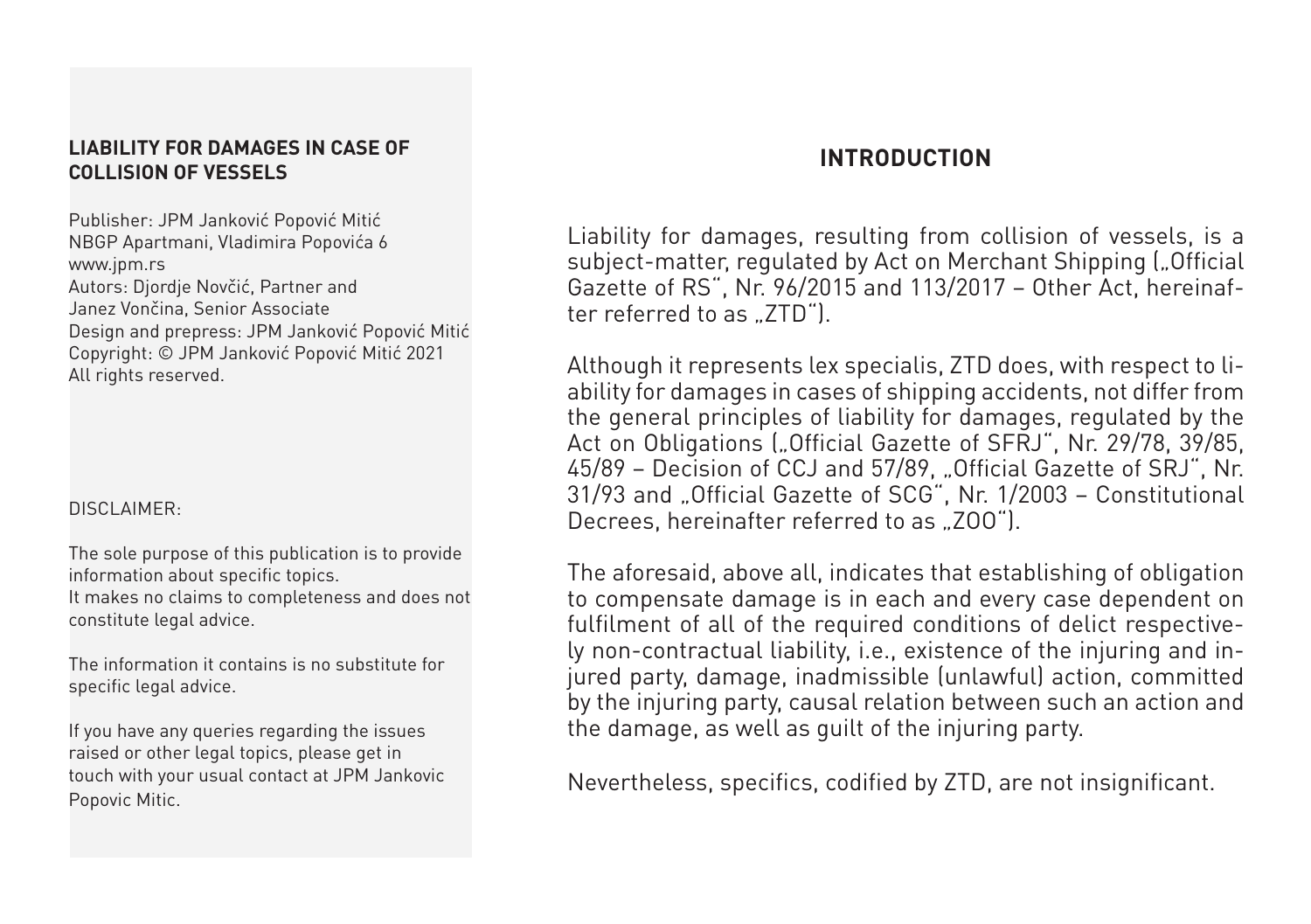#### **Liability of a ship**

Article 589 of ZTD stipulates that liability in case of collision is on the ship that caused collision, whereby liability of a ship refers to ship owner, lessee, charterer, operator or manager. ZTD does, therefore, in fact provide liability of a person, who was in possession of the ship at time of collision.

Given that a ship shall always be commanded by its commander with an eventual assistance of a pilot, the question of ship's liability shall actually come down to the question, whether the commander's and/or pilot's action was appropriate in a given situation. In other words, it seems that ship's liability for damages is, as a matter of fact, a special form of liability for other, meaning that the ship's possesor shall be exculpated from the liability, should it turn out that the commander respectively pilot did under concrete circumstances act as he/she must have acted.

#### **Liability of two or more ships for same damage**

Should damage be caused by two or more ships, each ship shall be held liable to the extent of its gulit (Article 591 of ZTD). This provision of ZTD envisages a principle of distributed liability of ships, the actions or omissions of which led to (same) damage.

Thus, evey ship shall be obliged to compensate only part of the damage caused, namely, to the extent, corresponding to the share of its guilt (for instance, a ship, whose contibution to the damaging event amounts to 30%, shall be obliged to compensate 30% of damage caused).

Regime of liability of more injuring parties for same damage, as stipulated by ZTD, is special in relation to general regulation of ZOO, which provides joint and several liability for damage, caused by more parties, acting together (Article 206 of ZOO). ZTD also differs from the principle of joint and several liability, when the extent of liability/guilt of individual participant cannot be established. In such a case, liability for damages shall be distributed equally.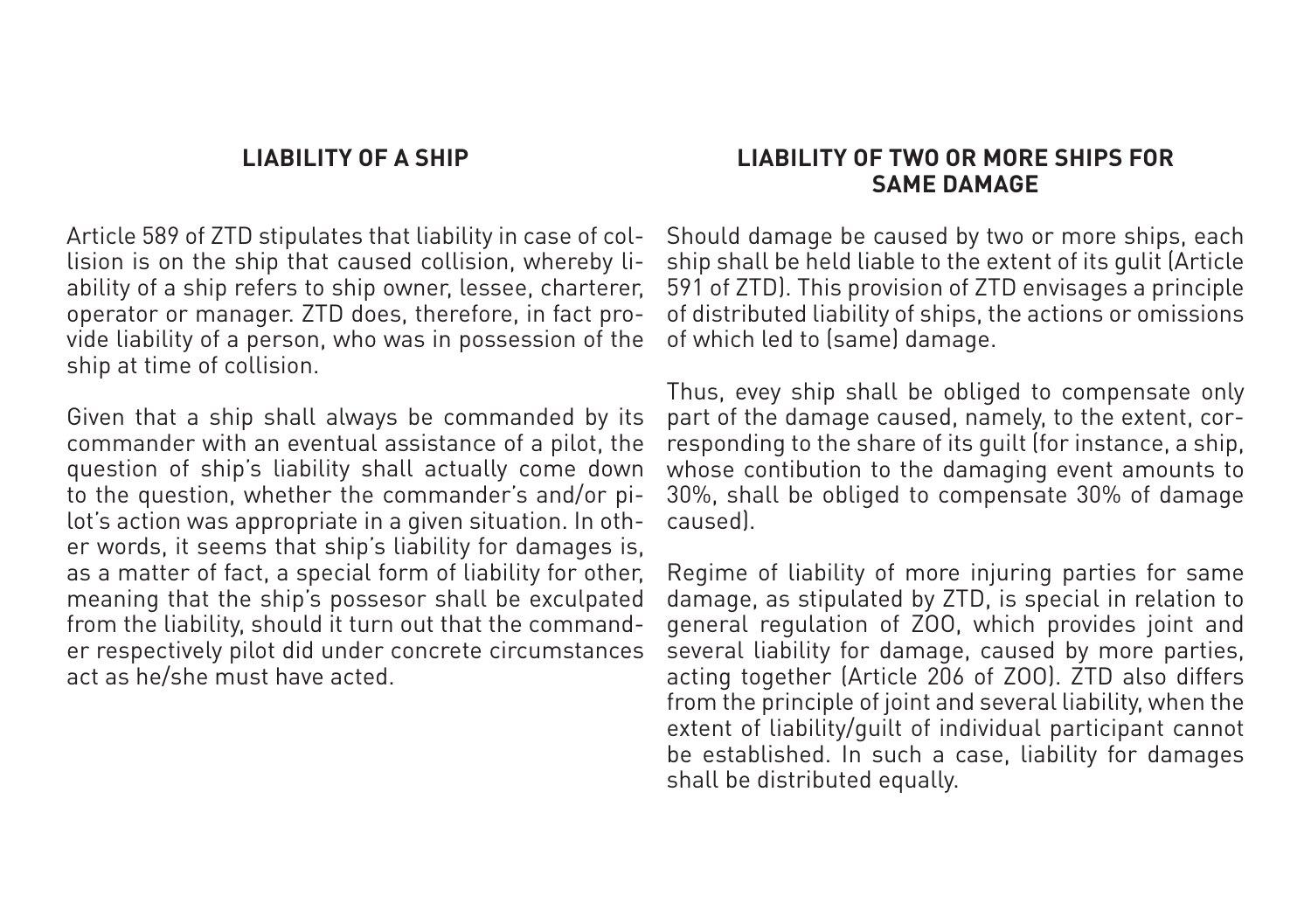

# **Grounds for exculpation**

A ship shall not be held liable for damages, in case damage is caused by coincidence or force major, or the cause for collision cannot be established. In those cases the damage shall be born by the injured party her-/him-/itself (Article 591, Paragraph 2 of ZTD). These grounds for exculpating from liability for damages, as provided by ZTD, are confusing, taking into consideration the principle of guilt respectively the principle of subjective liability, stipulated by ZTD on the other hand.

When the injuring party is to be held liable pursuant to the principle of guilt, then he/she/it shall, in accordance with general principles of law on torts, be excused from liability, should he prove that damage was not brought about as a consequence of his guilt.

However, in view of grounds for exculpation, as provided by ZTD, the question is, whether only absence of guilt shall be sufficient for the injuring party not to be held liable for damages (but instead the injuring party shall also need to be in a position to prove the existence of coincidence/force major respectively non-existence of causal relation between his action and damage). In other words, ZTD seemingly attempts to combine/unite principles of subjective and objective liability, thus creating confusion by its interpretation.